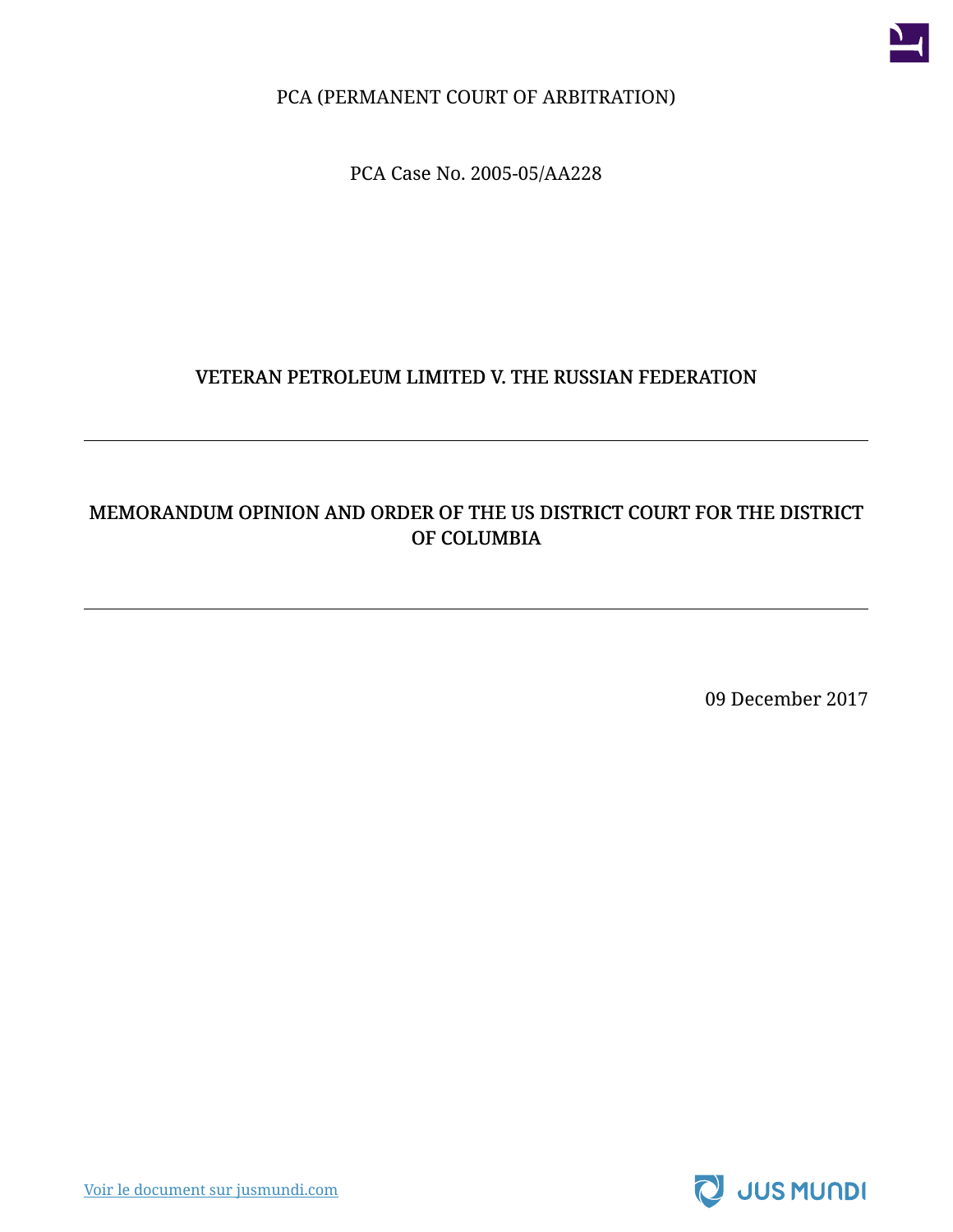## Table of Contents

| Memorandum Opinion and Order of the US District Court for the District of Columbia ……………………………………………………………………1 |  |
|----------------------------------------------------------------------------------------------------------------|--|
|                                                                                                                |  |
|                                                                                                                |  |
|                                                                                                                |  |

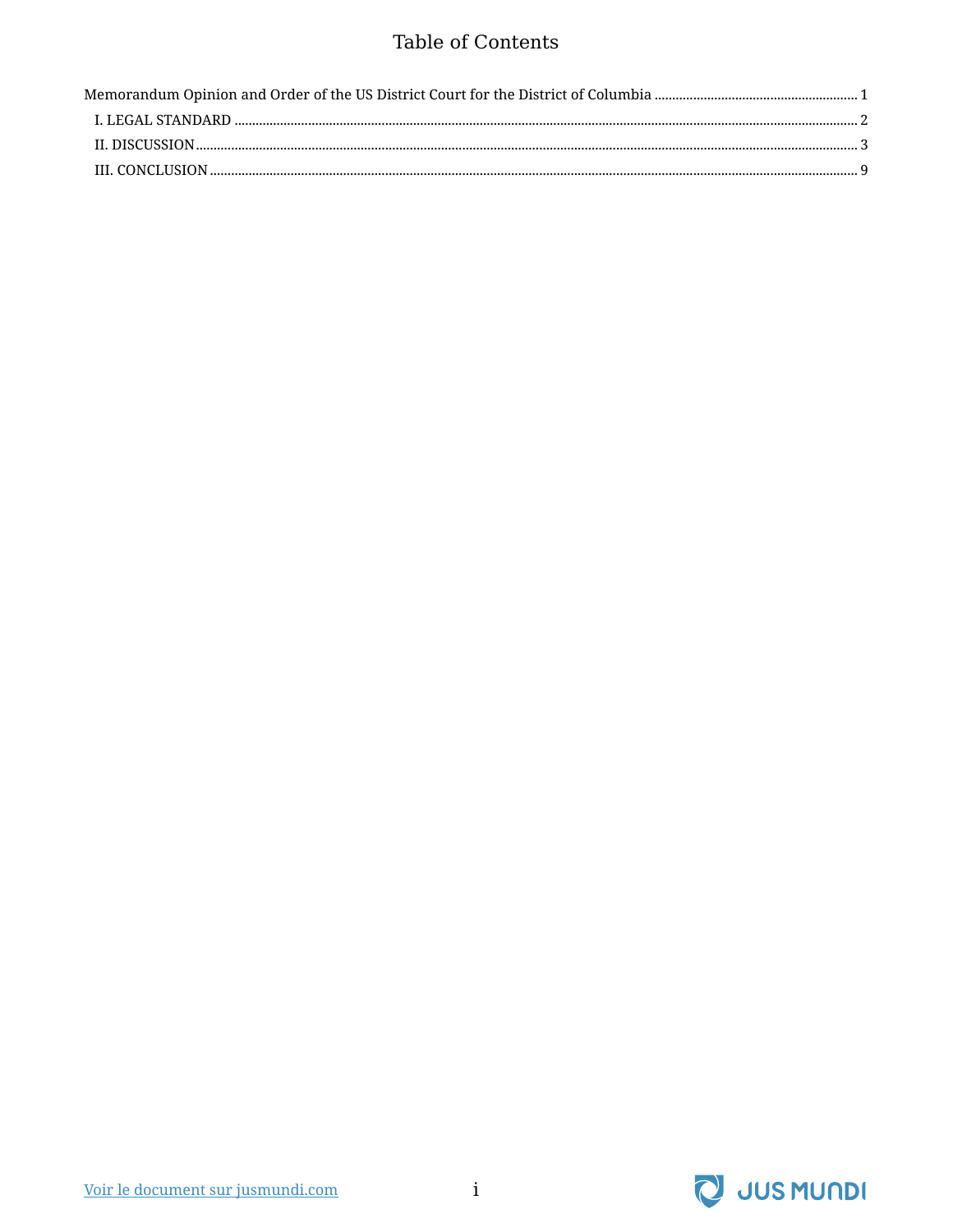# <span id="page-2-0"></span>Memorandum Opinion and Order of the US District Court for the District of Columbia

- [1]. The petitioners, Hulley Enterprises Ltd., Yukos Universal Ltd., and Veteran Petroleum Ltd., seek reconsideration of the denial of their application, pursuant to 28 U.S.C. § 1782, to compel discovery from the law firm of Baker Botts LLP and a firm partner (together, "respondents"), regarding, inter alia, all communications among attorneys within the respondent firm about and with its longstanding client of over ten years, Rosneft, the world's largest publicly traded oil company, as well as Rosneft's subsidiaries, Rosneft's officers, and respondents' co-counsel in representing Rosneft, pertaining to certain proceedings in Armenian and Dutch courts involving either Rosneft or the Russian Federation. See Pet'rs' Mot. Reconsideration, ECF No. 15; In re Application for an Order Pursuant to 28 U.S.C. § 1782 to Conduct Discovery for Use in <sup>a</sup> Foreign Proceeding ("Appl. Denial Order"), Misc. No. 17-1466 (BAH), 2017 U.S. Dist. LEXIS 142969, at \*1 (D.D.C. Aug. 18, 2017) (denying petitioners' Application for an Order Pursuant to 28 U.S.C. § 1782 to Conduct Discovery for Use in a Foreign Proceeding and Stmt. Supp. ("Appl.")), ECF No. 1). <sup>1</sup>
- [2]. The petitioners have been embroiled in multifront litigation around the world for over a decade, arising out of the collapse of the Yukos Oil Company, of which the petitioners were majority shareholders. See Appl. Denial Order, 2017 U.S. Dist. LEXIS 142969, at \*2-4 (providing background on the legal disputes). The litigation has largely concerned the Russian Federation's seizure of Yukos's assets, beginning in 2003 and culminating with Yukos's liquidation in 2007. See id. One part of this litigation is currently pending before the Court of Appeal of the Hague, where the petitioners have appealed a Dutch trial court's 2016 decision to set aside, on jurisdictional grounds, over \$50 billion in arbitral awards issued to the petitioners and against the Russian Federation based on the allegations of expropriation. See id.; Hulley Enters. v. Russian Fed'n, 211 F. Supp. 3d 269, 272-76 (D.D.C. 2016).<sup>2</sup> While the respondents do not currently represent the Russian Federation, they have represented, since 2006, Rosneft, which is majority-owned by the Russian Federation, in connection with the petitioners' "threats to enforce the... arbitration awards against Rosneft," Appl. Denial Order, 2017 U.S. Dist. LEXIS 142969, at \*3 (alteration in original) (quoting Resps.' Opp'n Appl. Discovery Pursuant 28 U.S.C. § 1782 ("Resps.' Opp'n") at 4, ECF No. 11), and other litigation brought by former Yukos executives in Armenia "to halt Rosneft's acquisition of an Armenian Yukos-related entity, Yukos CIS Investment," and related "legal actions in the Netherlands, British Virgin Islands, and the United Kingdom." *Id.* 3



 $^1$  The topics for the requested depositions and fifteen categories of requested documents are enumerated in the following sources: Appl., Attach. 7, Ex. 1 to Declaration of Christopher M. Ryan ("Ryan Decl."), Subpoena Testify Deposition Civ. Action (Baker Botts LLP), ECF No. 1-7; id., Attach. 8, Ex. 2 to Ryan Decl., Subpoena Testify Deposition Civ. Action (Ryan E. Bull), ECF No. 1-8; id., Attach. 9, Ex. 3 to Ryan Decl., Subpoena Produce Docs., Information, Objects or to Permit Inspec. Premises Civ. Action (Baker Botts LLP) ("Subpoena to Baker Botts"), ECF No. 1-9; id., Attach. 10, Ex. 4 to Ryan Decl., Subpoena Produce Docs., Information, Objects or to Permit Inspec. Premises Civ. Action (Ryan E. Bull) ("Subpoena to Ryan E. Bull"), ECF No. 1-10.

 $^{\rm 2}$  In a separate matter pending in this Court, the petitioners seek confirmation of the arbitration awards, but that action has been stayed while the arbitration awards are under appellate review in the Netherlands. See Hulley, 211 F. Supp. 3d at 272.

 $^3$  Further details on the relationship between the respondents and Rosneft, as well as between the respondents and the Russian Federation before 2016, are set out in the declaration of William Jeffress previously submitted in this action. See Resps.' Opp'n, Attach. 1, Declaration of William H. Jeffress ("Jeffress Decl.") ¶¶ 2-3, ECF No. 11-1.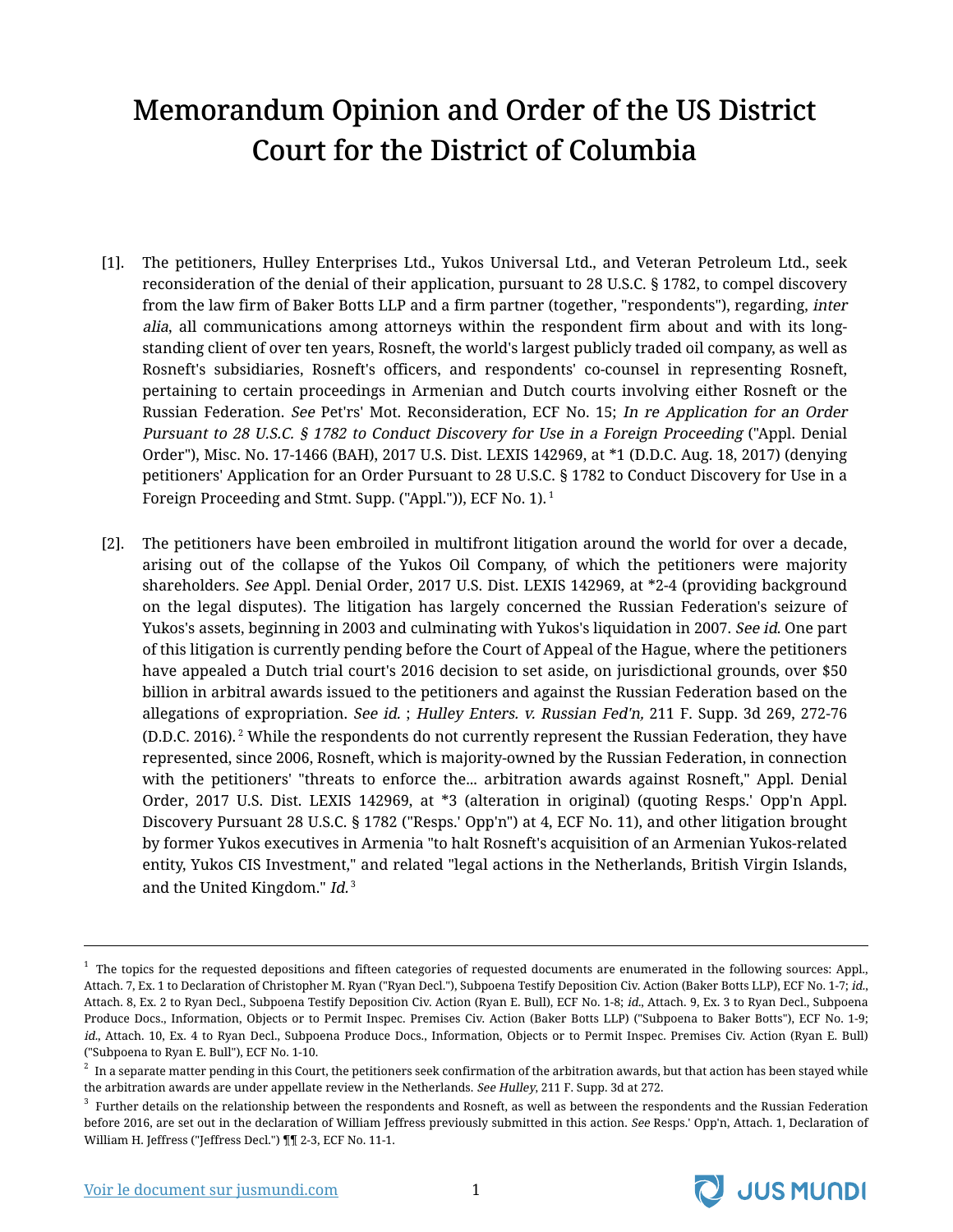- [3]. In a bold move, on June 19, 2017, the petitioners applied, pursuant to 28 U.S.C. § 1782, to obtain discovery for the pending Dutch appeal by deposing and compelling production of documents from respondents regarding their representation of Rosneft in the Armenian-related proceedings in 2010 and 2011. See Appl. at 4-8. Specifically, the petitioners seek evidence of the Russian Federation's attempts "to manipulate judges in the Armenian courts" at a time when, petitioners contend, "Rosneft, acting through counsel to the Russian Federation, arranged the outcome of several Yukosrelated judicial decisions in Armenia" with at least one decision influencing proceedings in the Netherlands. Id. at 5. The petitioners aver that they would use the requested evidence defensively to respond "to the Russian Federation's submissions" to the Court of Appeal of the Hague alleging that the petitioners had "unclean hands" and to "allow the Dutch Appellate Court to fully and fairly assess the conduct of the Russian Federation in its dealings with foreign courts." Id. at 4; Appl. Denial Order, 2017 U.S. Dist. LEXIS 142969, at \*6-8.
- [4]. Although the petitioners' Application met the statutory requirements for discovery sought under § 1782, the discovery demand was nonetheless denied as a matter of discretion under the factors required by Intel Corp. v. Advanced Micro Devices, Inc, 542 U.S. 241, 264-65 (2004). Appl. Denial Order, 2017 U.S. Dist. LEXIS 142969, at \*11. The fourth of those factors— "whether the request is 'unduly intrusive or burdensome'"—was the salient one, *id.* at \*13 (quoting *Intel*, 542 U.S. at 264-65), especially when balanced against the "thin" and "tenuous" relevance and "limited usefulness" of evidence of the Russian Federation's purported manipulation of Armenian court proceedings in 2010 and 2011 to a foreign appellate proceeding focused on a jurisdictional issue relating to events occurring before and up to 2007, id. at \*14-17 (citing In re Veiga, 746 F. Supp. 2d 8, 19 (D.D.C. 2010)). In evaluating the intrusiveness and burdens of the requested discovery, the Court found that the plain terms of the requests targeted "sensitive attorney-client information" and thereby implicated privilege and work-product concerns, which could spawn significant collateral litigation and put at risk significant aspects of respondents' litigation strategy on behalf of their client. Id. at \*14-17. Accordingly, the burden imposed by the requested discovery was determined to be "simply too significant to warrant granting the Application absent a showing that the requested discovery would be of even moderate relevance." Id. at \*17.
- [5]. Undeterred, the petitioners now seek reconsideration of that decision by rehashing already rejected or unpursued arguments and contending, for the first time, that the Court must undertake a choiceof-law analysis. See Pet'rs' Mem. Supp. Mot. Reconsideration ("Pet'rs' Mem. Reconsideration") at 4, ECF No. 15-1. This Motion for Reconsideration represents merely the latest effort to drag this Court into the ongoing international litigation between the parties and related entities. For the reasons explained below, the petitioners' Motion for Reconsideration is DENIED.

## <span id="page-3-0"></span>I. LEGAL STANDARD

[6]. The petitioners invoke Federal Rule of Civil Procedure 59(e) as the authority to seek reconsideration of this Court's Order denying the requested discovery. 4 "Rule 59(e) permits a court to alter or amend



 $^4\,$  The petitioners additionally bring the Motion for Reconsideration under Federal Rule of Civil Procedure 60(b), but because they filed the motion twenty-one days after the Court's Order of August 18, 2017, the motion is considered under Rule 59(e). See Owen-Williams v. BB & T Inv. Servs., Inc., 797 F. Supp. 2d 118, 121-22 (D.D.C. 2011) ("As a general matter, courts treat a motion for reconsideration as originating under Rule 59(e) if it is filed within 28 days of the entry of the order at issue and as originating under Rule 60(b) if filed thereafter."). In any event, "[t]he standards that govern Rule 60(b) are even more restrictive" and "'in most cases, the bar stands even higher for a party to prevail on a Rule 60(b) motion for relief from judgment' than on a Rule 59(e) motion." Taitz v. Obama, 754 F. Supp. 2d 57, 58 (D.D.C. 2010) (quoting Uberoi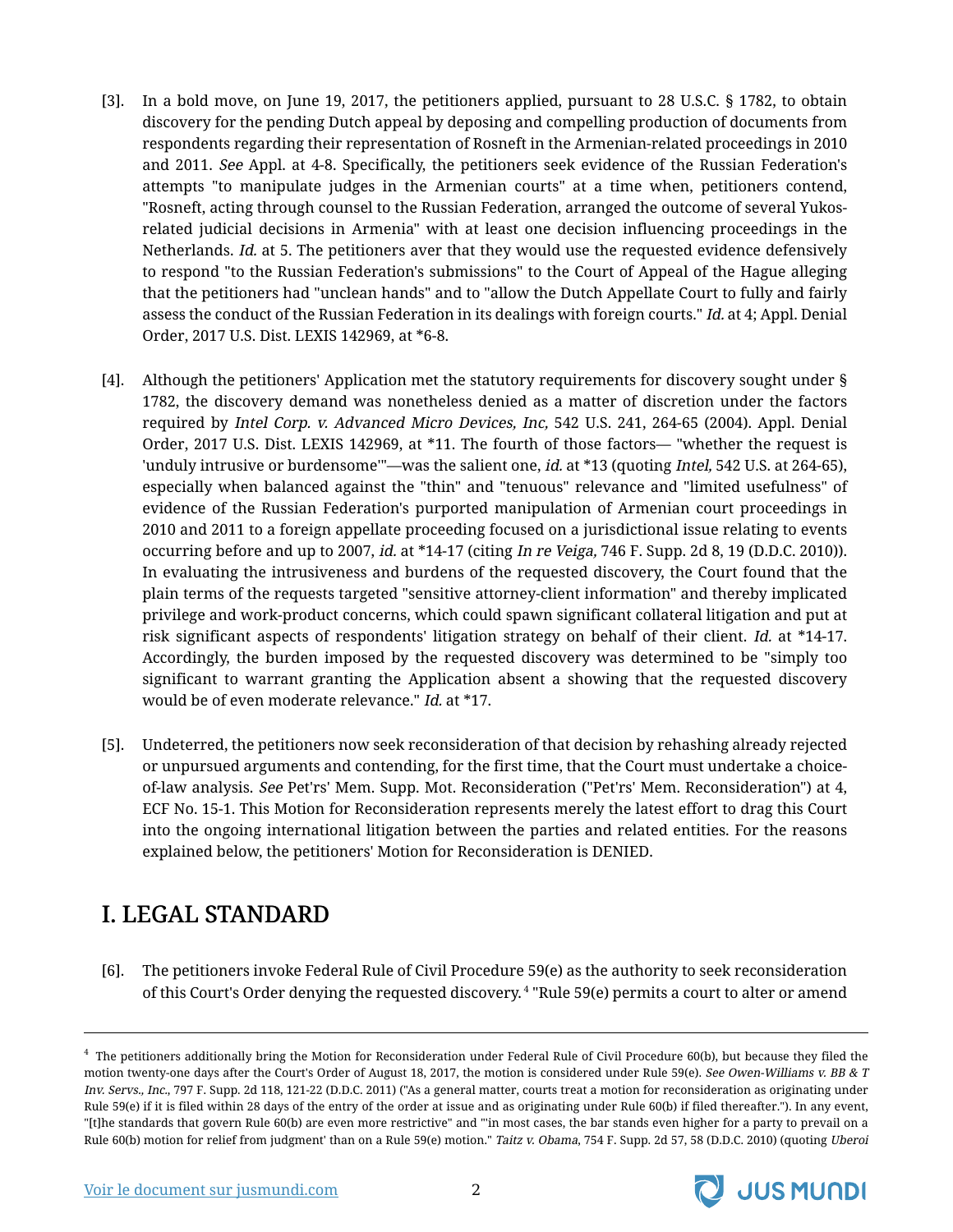a judgment, but it 'may not be used to relitigate old matters, or to raise arguments or present evidence that could have been raised prior to the entry of judgment." Exxon Shipping Co. v. Baker, 554 U.S. 471, 485 n.5 (2008) (citation omitted); see also Cohen v. Bd. of Trs. of the Univ. of the Dist. of Columbia, 819 F.3d 476, 485 (D.C. Cir. 2016) (declining to "rehash" consideration of arguments where the plaintiff failed to "raise any new arguments in support of his motion for reconsideration under Federal Rules 59(e) and 60(b)"); District of Columbia v. Doe, 611 F.3d 888, 896 (D.C. Cir. 2010) (noting that "[i]t is well settled that 'an issue presented for the first time in a motion pursuant to Federal Rule of Civil Procedure 59(e) generally is not timely raised...'") (citation omitted). This is because "Rule 59(e) motions are aimed at reconsideration, not initial consideration." GSS Grp. Ltd v. Nat'l Port Auth., 680 F.3d 805, 812 (D.C. Cir. 2012) (quoting Doe, 611 F.3d at 896). Only extraordinary circumstances may warrant granting a Rule 59(e) motion, including "an intervening change of controlling law, the availability of new evidence, or the need to correct a clear error or prevent manifest injustice." Ciralsky v. CIA, 355 F.3d 661, 671 (D.C. Cir. 2004) (quoting Firestone v. Firestone, 76 F.3d 1205, 1208 (D.C. Cir. 1996)); see also Mohammadi v. Islamic Republic of Iran, 782 F.3d 9, 17 (D.C. Cir. 2015) ("[R]econsideration of a judgment after its entry is an extraordinary remedy which should be used sparingly.") (alteration in original) (citation omitted); Anyanwutaku v. Moore, 151 F.3d 1053, 1057-58 (D.C. Cir. 1998).

## <span id="page-4-0"></span>II. DISCUSSION

- [7]. The petitioners do not argue that controlling law has changed or that new evidence became available, but only that the denial of their application for discovery was wrong for three reasons, none of which is sufficiently persuasive to disturb the Court's previous determination that the plainly significant burden triggered by the requested discovery overcomes the limited, if any, relevance of this discovery to the Dutch appellate proceeding.
- [8]. First, the petitioners contend that the prior Order "was predicated on an unsupported assumption" of privilege, see Pet'rs' Mem. Reconsideration at 2, because the respondents did not precisely identify any documents that were privileged and, in the petitioners' view, thereby failed to assert any privilege at all. Id. at 4. This argument is almost farcical, given both the nature of the petitioners' discovery demands, which plainly target privileged communications and documents between the respondents and its long-standing client, and the respondents' declaration detailing the nature of their attorney-client relationship with Rosneft and the burdens subpoena compliance would engender. See, e.g., Resps.' Opp'n, Attach. 1, Declaration of William H. Jeffress ("Jeffress Decl.")  $\P$ 2-3, ECF No. 11-1 (describing respondents' attorney-client relationship with Rosneft and Russian Federation); Resps.' Opp'n at 18-19 (discussing "undue burden" discovery demand would impose by requiring the respondents to prepare a privilege log covering a "broad scope of materials," which could reveal to the petitioners "strategies and internal deliberations of their adversaries," and which would require the respondents to expend significant resources to sift through a "staggering" amount of data "involv[ing] multiple languages").
- [9]. For instance, the petitioners pose discovery demands for "[a]ll Documents and Communications between Baker Botts and Rosneft pertaining to" the Yukos Armenia Proceedings, including contacts with Rosneft, Rosneft's subsidiaries, and respondents' cocounsel, Prudence Legal Advisory and

v. EEOC, 271 F. Supp. 2d 1, 2 (D.D.C. 2002)); see also Hall v. CIA, 437 F.3d 94, 99 (D.C. Cir. 2006) ("Relief under Rule 60(b)(1) motions is rare; such motions allow district courts to correct only limited types of substantive errors.").



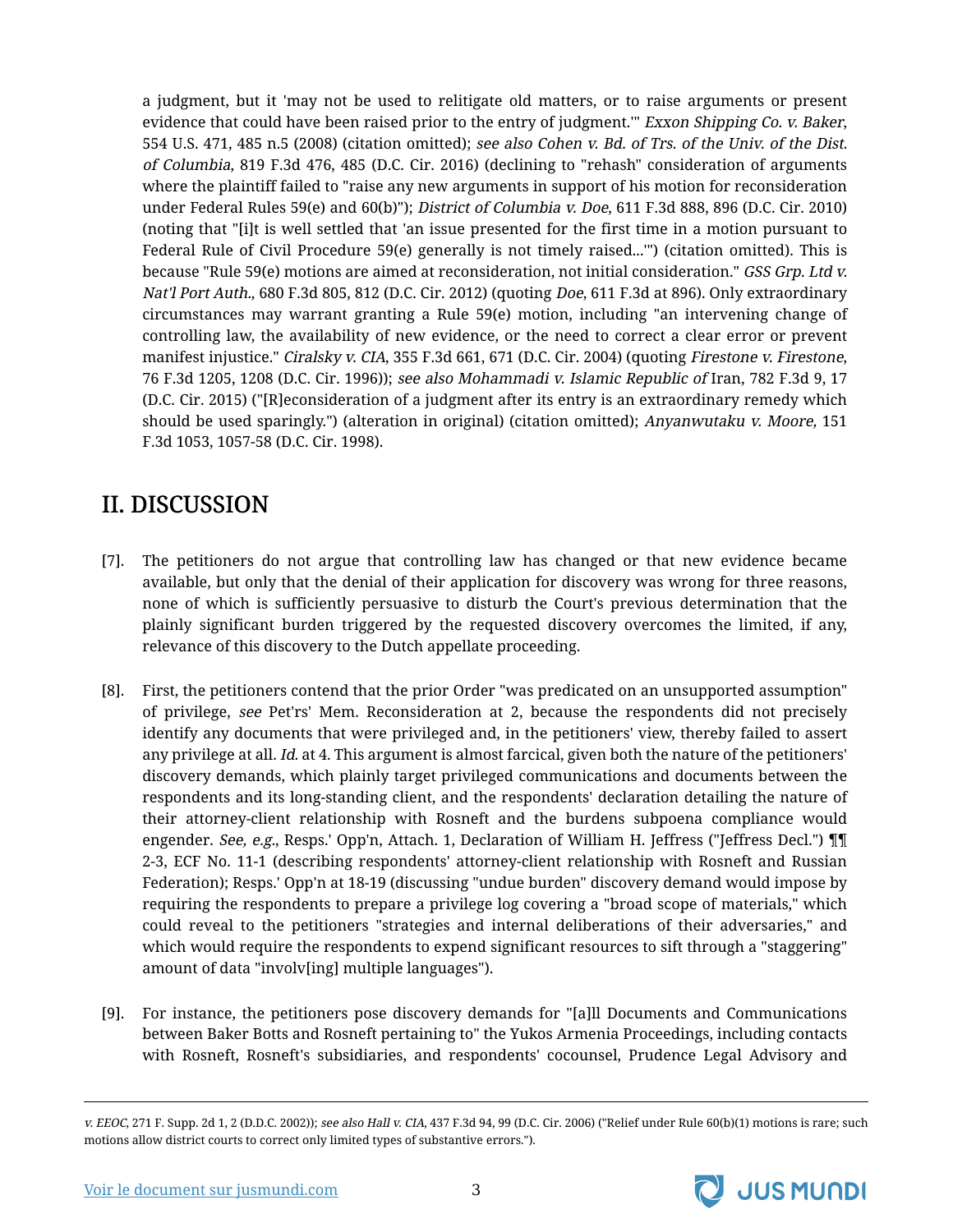Counseling ("Prudence Legal"), "pertaining to the judgments...." Appl., Attach. 9, Ex. 3 to Declaration of Christopher M. Ryan ("Ryan Decl."), Subpoena Produce Docs., Information, Objects or to Permit Inspec. Premises Civ. Action (Baker Botts LLP) ("Subpoena to Baker Botts") at 7 (Request 3), ECF No. 1-9. See also, e.g., id. at 8-9 (Request 10) (requesting "[a]ll Documents and Communications between Baker Botts and Rosneft pertaining to: (a) the relationship of the Yukos Armenia Proceedings to the decision of the Dutch courts in the Dutch Bankruptcy Proceedings; and (b) the effect the judgment(s) in the Yukos Armenia Proceedings may have on the Dutch Bankruptcy Proceedings"); Appl., Attach. 10, Ex. 4 to Ryan Decl., Subpoena Produce Docs., Information, Objects or to Permit Inspec. Premises Civ. Action (Ryan E. Bull) ("Subpoena to Ryan E. Bull") at 7 (Request 3), ECF No. 110 (seeking "[a]ll Documents and Communications between Mr. Bull and Rosneft pertaining to" the Yukos Armenia Proceedings, including contacts with Rosneft, Rosneft's subsidiaries, and Prudence Legal, "pertaining to the judgments..."); *id.* at 9 (Request 10) (requesting "[a]ll Documents and Communications between Mr. Bull and Rosneft pertaining to" the same subcategories of information related to the Yukos Armenia Proceedings and Dutch Bankruptcy Proceedings as in the Subpoena to Baker Botts). <sup>5</sup> Other discovery demands by the petitioners similarly expressly target the respondents' direct communications with its co-counsel, Prudence Legal, regarding matters implicating the client's interests. See Subpoena to Baker Botts at 7 (Request 4) (requesting "[a]ny and all Documents between Baker Botts and Prudence Legal pertaining to" the Yukos Armenia Proceedings); Subpoena to Ryan E. Bull at 7-8 (Request 4) (seeking "[a]ll Documents and Communications between Mr. Bull and Prudence Legal pertaining to" the Yukos Armenia Proceedings).

- [10]. The petitioners' contention that error occurred by "assuming" privilege attached ignores the obvious fact that the discovery demands were framed precisely to cover such privileged communications and documents. Indeed, the discovery request is predicated on the petitioners' belief that Rosneft's counsel was involved in corrupting the administration of justice in Armenian and Dutch proceedings, making counsel's communications with Rosneft and its affiliates the precise focus of the discovery. See, e.g., Appl. at 5 (alleging "Rosneft, acting through counsel to the Russian Federation, arranged the outcome of several Yukos-related decisions"); *id.* at 7 (contending that, in the alleged manipulation, "Rosneft was assisted by the American legal firm Baker Botts LLP") (quoting Appl., Attach. 15, Ex. 9 to Ryan Decl., Joep Dohmen and Renée Postma, Rosneft manipulated the judicial process in the Netherlands, NRC Handelsbad (Nov. 24, 2016) ("NRC Article 1") at 1, ECF No. 1-15); id. (discussing role of respondent Baker Botts partner, Ryan Bull, and his associate, Izabella Sarkisyan, as well as Edward Mouradian, an Armenian attorney with Prudence Legal, in the alleged manipulation) (quoting Appl., Attach. 16, Ex. 10 to Ryan Decl. ("Ryan Decl., Ex. 10"), Joep Dohmen and Renée Postma, How Rosneft Turned Rule of Law to Its Own Advantage, NRC HANDELSBAD (Nov. 24, 2016) ("NRC Article 2") at 3, ECF No. 1-16).
- [11]. Although the petitioners criticize the Court's "assumption" of privilege as unsubstantiated, the petitioners' argument is predicated on a clear misunderstanding of the law. Specifically, the petitioners repeatedly assert that the respondents "did not establish—or even argue—that any privilege might apply" to the requested documents, Pet'rs' Mem. Reconsideration at 1, apparently because the respondents did not "identify responsive documents, indicate the number of documents that may be subject to a claim of privilege, or detail the alleged 'burden' they faced—even though it



 $^{\rm 5}$  The document requests define the "Yukos Armenia Proceedings" to refer to Yukos-related decisions in the Armenian courts. Subpoena to Baker Botts at 2-3 (Definitions ¶ 12). The "Dutch Bankruptcy Proceedings" refers to cases in Dutch courts relating to Yukos's bankruptcy, and the "Dutch Set Aside Proceeding" refers to the litigation currently pending in the Court of Appeal of the Hague to review the setting aside of arbitral awards. Id. at 2 (Definitions ¶¶ 5-6).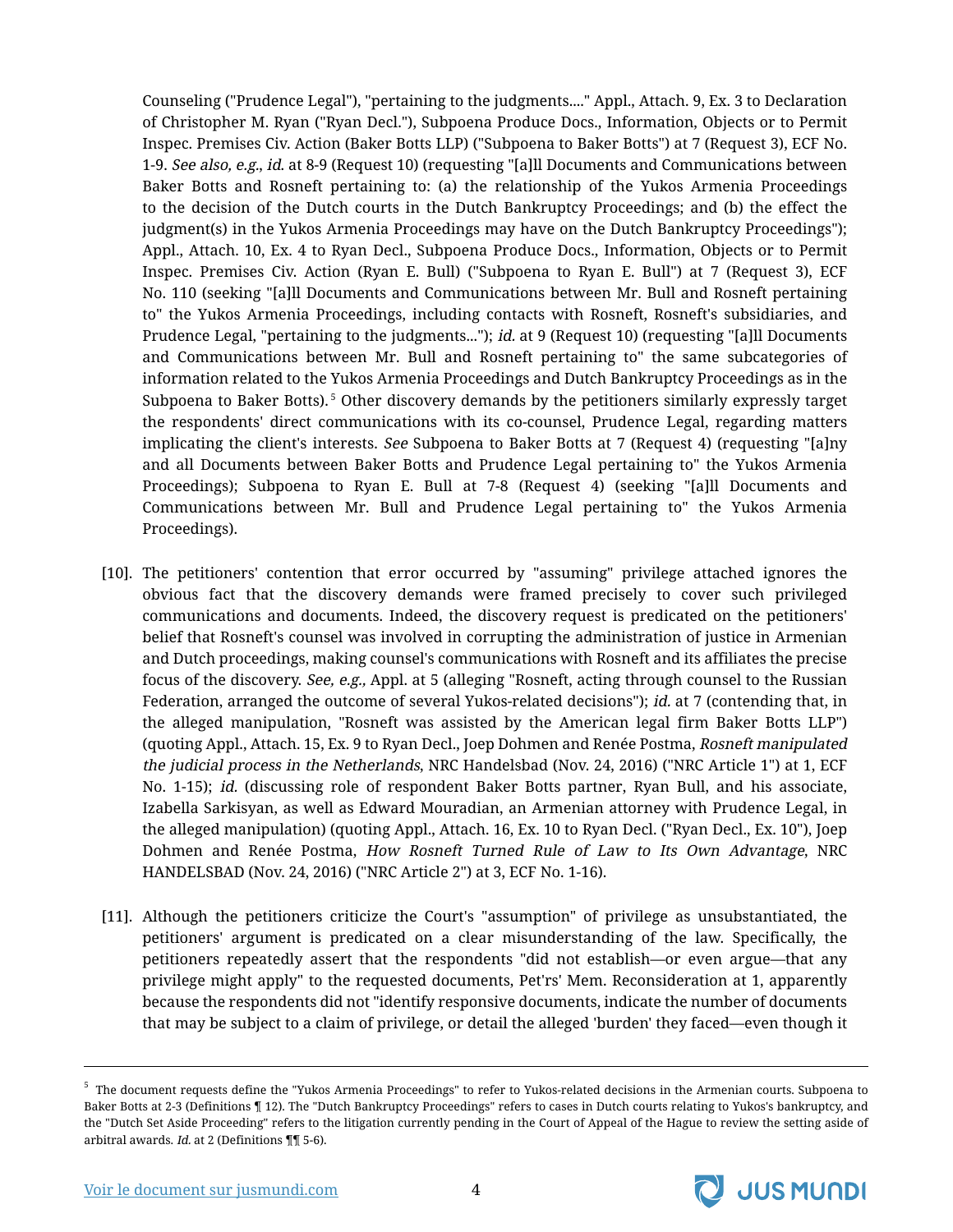was incontestably their duty to come forward with such evidence," Pet'rs' Reply Mem. Supp. Pet'rs' Mot. Reconsideration ("Pet'rs' Reply Reconsideration") at 1, ECF No. 19. In other words, the petitioners believe, absent the respondents undertaking a massive effort to produce a catalogue of privileged documents generated by over a decade of representing Rosneft, the respondents "waived" any privilege. Pet'rs' Reply Resps.' Opp'n Appl. ("Pet'rs' Reply") at 22, ECF No. 13 ("[Respondents'] failure to properly invoke privilege or demonstrate a burden in their Opposition waives their right to claim these protections.").

- [12]. To the contrary, when a discovery request demands production of an attorney's records in connection with representation of a client, invocation of the protections of the attorney-client privilege and work-product doctrine may be effective without requiring a detailed privilege log. Otherwise, any objection to the scope of a discovery demand would be rendered moot because interposing that objection would trigger the very burdensome obligation to prepare a privilege log that the objection would be intended to avoid. See Dell Inc. v. Decosta, 233 F. Supp. 3d 1, 3-4 (D.D.C. 2017) (concurring with defendants that document requests "served on prior counsel" were "overbroad and unduly burdensome" since compliance "would impose an undue and disproportionate burden on Defendants to prepare a privilege log of the thousands of documents that Defendants could reasonably be expected to 'possess' after a decade of [client] representation but most of which would be protected by the attorney-client privilege or attorney work-product doctrine"); Prism Techs., LLC v. Adobe Sys., No. 8:10CV220, 2011 U.S. Dist. LEXIS 131321, at \*10-13 (D. Neb. Nov. 14, 2011) (adopting "assumption[]" used by other courts "that limit[s] the necessity to create such 'privilege logs' of communications between a party and counsel in cases where attorneyclient privilege is evident, particularly when the communications are voluminous") (citing United States v. Bouchard Transp., No. 08-CV-4490 (NGG) (ALC), 2010 U.S. Dist. LEXIS 37438, at \*4 (E.D.N.Y. Apr. 14, 2010) ("[P]rivilege logs are commonly limited to documents created before the date litigation was initiated.... [I]n many situations, it can be assumed that all documents created after charges have been brought or a lawsuit has been filed and withheld on the grounds of privilege were created 'because of' that pending litigation."); Ryan Inv. Corp. v. Pedregal De Cabo San Lucas, No. C 06-3219, 2009 U.S. Dist. LEXIS 118337, at \*9 (N.D. Cal. Dec. 18, 2009) (denying plaintiff's motion to compel, explaining that "counsel's communications with the client and work product developed once the litigation commences are presumptively privileged and need not be included on any privilege log")). The petitioners acknowledge the immense burden on respondents that would be triggered by the broad discovery demands for privileged and protected information and suggest only that the Court participate in narrowing the scope. See Pet'rs' Reply Reconsideration at 6. $<sup>6</sup>$ </sup>
- [13]. In sum, simply because the Court agreed with respondents about the scope and sensitivity of the requested discovery, with its concomitant cost and burdens, and made a determination on the Application without requiring a privilege log, Appl. Denial Order, 2017 U.S. Dist. LEXIS 142969, at



 $^6\,$  The petitioners contend that they only "seek two narrow categories of documents" from "a discreet time period"—"(a) communications between the Respondents and specific entities relating to judgments" in Armenia and the Netherlands and "(b) ex parte communications between the Respondents and Armenian, Russian, and Dutch government officials relating to those legal proceedings," Pet'rs' Reply Reconsideration at 6—but this characterization is belied by the text of the discovery demands submitted with the original Application. Specifically, the petitioners' Application seeks fifteen categories of documents, with, as noted, specific requests for respondents' communications with their client concerning matters in which respondents were representing or assisting in representing their client in proceedings involving Yukos in both the Armenian courts and the Dutch courts. See Subpoena to Baker Botts at 6-10; Subpoena to Ryan E. Bull at 6-10; see also Resps.' Opp'n at 15-16 & n.9 (discussing "broadly intrusive" requests). With regard to the communications with foreign officials, the petitioners contend the communications would not be privileged because they involve third parties, see Pet'rs' Mem. Reconsideration at 10-12, but to the extent requests for such documents are integrated into the other broad requests, determining where exceptions may apply would only add to the burden of complying with the discovery sought.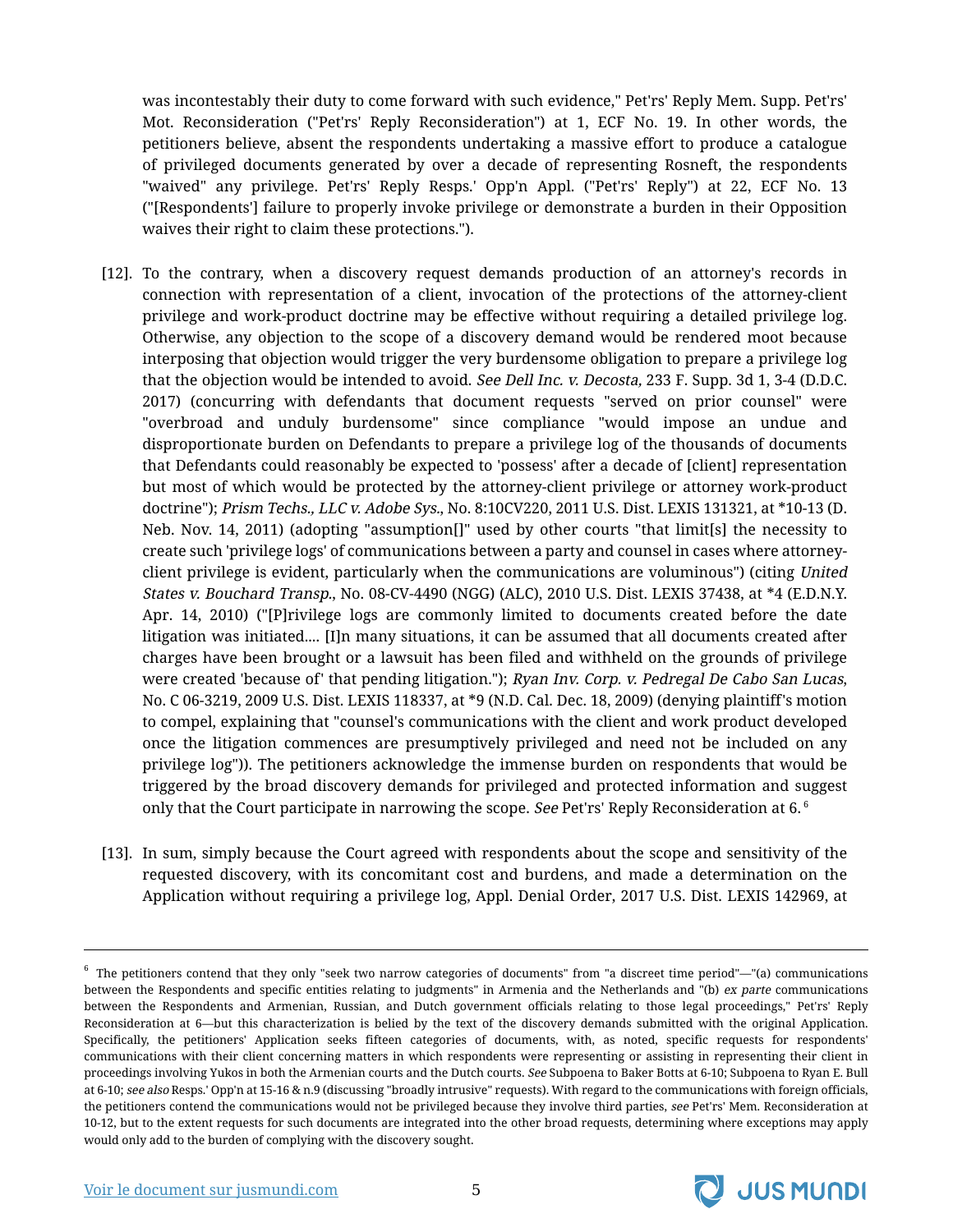\*17, does not mean it either misunderstood or missed some consideration requiring modification of the Order. <sup>7</sup>

- [14]. Second, the petitioners raise a brand new argument about the necessity of a choice-of-law analysis, contending that such an analysis would show that either Russian or Armenian law applies, and neither law would protect the requested documents. Pet'rs' Mem. Reconsideration at 4-12. Nothing about the law, however, has changed since the original briefing, which, to the extent foreign laws were considered, contained discussion only about the applicability of Dutch attorney-secrecy rules. See Pet'rs' Reply at 11-15. This choice-of-law argument is, thus, not timely raised. Patton Boggs LLP v. Chevron Corp., 683 F.3d 397, 403 (D.C. Cir. 2012) (finding no abuse of discretion in denial of reconsideration "[b]ecause Rule 59(e) is not a vehicle to present a new legal theory that was available prior to judgment").
- [15]. In any event, contrary to the petitioners' argument, American law on privilege would not automatically be displaced here. "Because the jurisdictional basis for this action rests on a federal statute, federal common law governs any assertions of privilege." In re Veiga, 746 F. Supp. 2d at 32. Although "the protections afforded by § 1782(a) also extend to privileges recognized by foreign law," such foreign privileges "only [apply] in certain narrow and circumscribed circumstances." *Id.* The petitioners believe such circumstances exist here since the requested discovery targets respondents' communications with their client regarding foreign litigation and, further, that if the law of either Russia or Armenia applied, communications with the attorneys in these countries would not be protected because the respondents are not registered as "advokats" in Russia or "advocates" in Armenia. Pet'rs' Mem. Reconsideration at 6-9. In the petitioners' view, countries where the litigation occurred have stronger interests than the United States, notwithstanding that the requested discovery targets the records, communications and work of U.S. counsel.
- [16]. The petitioners' position raises a host of thorny issues. Given the parties' disputes about the protections provided by foreign law, the Court would be drawn into legal experts' debates about the meaning and scope of the laws of at least two, and perhaps more, countries. In addition, as the respondents point out, a choice-of-law analysis would likely result in a "hybrid regime that combines narrow foreign privilege rules with broad U.S. discovery." Resps.' Opp'n Pet'rs' Mot. Reconsideration ("Resps.' Opp'n Reconsideration") at 14, ECF No. 17. Indeed, the finding urged by petitioners that no foreign attorney-client privilege law would protect the requested documents would encourage parties involved in ligation overseas to exploit the broad discovery regime available under the Federal Rules of Civil Procedure while simultaneously seeking to defeat fundamental protections for attorney-client privilege and work product guaranteed by the American legal system. See Upjohn Co. v. United States, 449 U.S. 383, 389 (1981) (emphasizing importance of attorney-client privilege because of its purpose "to encourage full and frank communication between attorneys and their clients and thereby promote broader public interests in the observance of law and administration of justice"). This result would be particularly

 $^7$  The petitioners' reliance on People for the Ethical Treatment of Animals v. U.S. Dep't of Health & Human Servs. (PETA), 226 F. Supp. 3d 39, 46-50 (D.D.C. 2017) and other nonbinding district court cases is misplaced. See Pet'rs' Reply Reconsideration at 5; Pet'rs' Mem. Reconsideration at 3-4. In PETA, the parties were relieved, under Rule 60(b), from a summary judgment order after new, previously undisclosed information was presented that rendered the original order "inherently unfair to the third parties whose business information is at risk." PETA, 226 F. Supp. 3d at 46-50. By contrast, in this case, the petitioners "have not pointed to facts unavailable to them at the time of the underlying briefing," Resps.' Opp'n Reconsideration at 6, and no "harm to the interests of third parties, as opposed to the erring litigant," which was central to PETA 's holding, see PETA, 226 F. Supp. at 47, is at issue here. More significantly, given that the Court has "considerable" discretion under the Intel factors, see Lazaridis v. Int'l Ctr. for Missing & Exploited Children (In re Order Pursuant to 28 U.S.C. § 1782), 473 F. App'x 2, 4 (D.C. Cir. 2012), the petitioners have hardly shown that the denial of the Application under those factors is "inherently unfair."



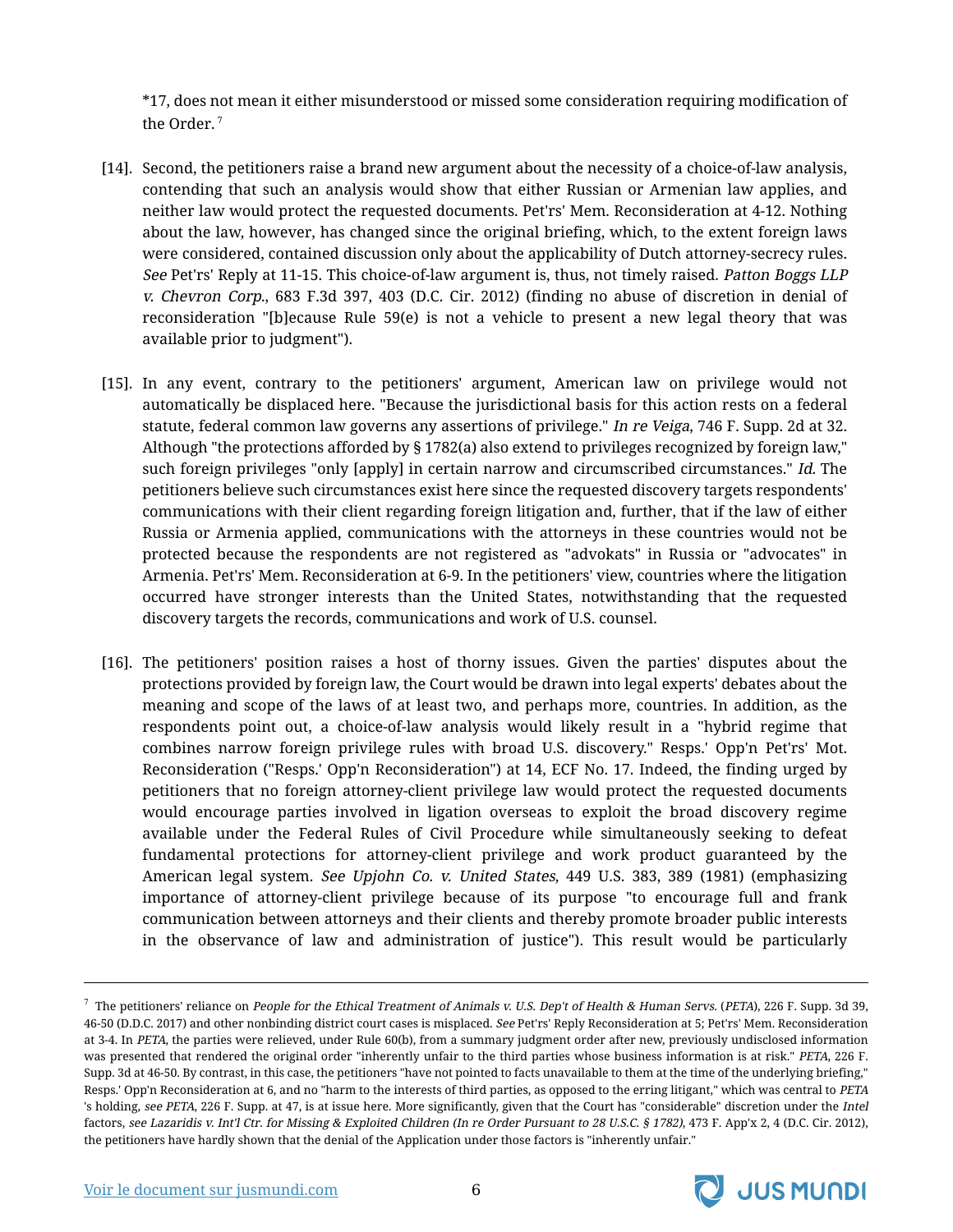problematic for public policy reasons, including that a hybrid regime would "reach results" on privilege and discovery issues that "no affected jurisdiction would reach on its own." Resps.' Opp'n Reconsideration at 14. These issues of foreign privilege laws need not be addressed now on reconsideration, however, because they were not previously raised.

- [17]. Finally, the petitioners revive an argument previously relegated to a short footnote in their reply brief that any applicable privilege would be "undermined by the fact that the communications sought involve allegations of criminal and fraudulent activity." Pet'rs' Mem. Reconsideration at 14; Pet'rs' Reply at 18 n.6 (commenting that, as the respondents "have not formally invoked a privilege, the Petitioners cannot fully address the scope of [the crime-fraud] exception, but reserve the right to do so if the Witnesses attempt to assert a privilege in the future"). As support, the petitioners rely on "allegations of manipulation... supported by the articles, emails, and judicial affidavit submitted with the 1782 Application." Pet'rs' Reply Reconsideration at 20; see also Pet'rs' Mem. Reconsideration at 12-13. Notably, these materials were submitted with the original Application and contain nothing new for the motion for reconsideration. In any case, on this record, the petitioners fail to establish a prima facie case for applying the crime-fraud exception.
- [18]. The doctrine of the crime-fraud "[e]xception comes into play when a privileged relationship is used to further a crime, fraud, or other fundamental misconduct." In re Sealed Case, 676 F.2d 793, 807 (1982). $8$  If the crime-fraud exception applies, then the attorney-client communications are not privileged. In re Grand Jury, 475 F.3d 1299, 1305 (D.C. Cir. 2007); In re Sealed Case, 754 F.2d 395, 399 (D.C. Cir. 1985). To satisfy its burden of proof to show that the crime-fraud exception applies, a party may offer "evidence that if believed by the trier of fact would establish the elements of an ongoing or imminent crime or fraud," In re Grand Jury, 475 F.3d at 1305 (internal quotation marks and citation omitted), but it "need not prove the existence of a crime or fraud beyond a reasonable doubt," In re Sealed Case, 754 F.2d at 399. "The determination that a prima facie showing has been made lies within the sound discretion of the district court," *id.*, which must "independently explain what facts would support th[e] conclusion" that the crime-fraud exception applies, Chevron Corp.  $v$ . Weinberg Grp., 682 F.3d 96, 97 (D.C. Cir. 2012).
- [19]. The petitioners' submissions here fall short of making a *prima facie* showing that the crime-fraud exception would apply to the respondents' assertions of privilege. Of the over 130 pages of exhibits on which the petitioners rely to make their case for the exception, including three newspaper articles, one affidavit of a former judicial officer, three email chains, and two images of alleged draft decisions with track changes, only two of the articles, from the same Dutch publication by the same authors published on the same day, make direct allegations about Baker Botts's involvement with Rosneft in any purported manipulation of the Armenian courts. See NRC Article 1 at 1; NRC Article 2 at 3. The remaining article discusses "Rosneft lawyers" without mentioning respondents, see generally Appl., Attach. 17, Ex. 11 to Ryan Decl., Catherine Belton and Michael Stott, Rosneft lawyers manipulated Yukos rulings, emails suggest, FINANCIAL TIMES (Nov. 28, 2016), ECF No. 1-17, and indisputably Rosneft employs other counsel in addition to respondents.<sup>9</sup> Meanwhile, the emails,



 $^8$  The crime-fraud exception also applies to work-product protection, requiring "some valid relationship between the work product under subpoena and the prima facie violation." In re Sealed Case, 676 F.2d at 814-15. As previously noted in this opinion and in the prior Order, both attorney-client and work-product protections are implicated by the scope of the discovery demands at issue. See Appl. Denial Order, 2017 U.S. Dist. LEXIS 142969, at \*17.

 $^9$  The respondents contend, largely based on the timing of the articles in connection with another Dutch proceeding involving Yukos-related entities, that the reports cited by the petitioners "were obviously based on information and arguments given to reporters by representatives of the Yukos parties." Resps.' Opp'n at 6.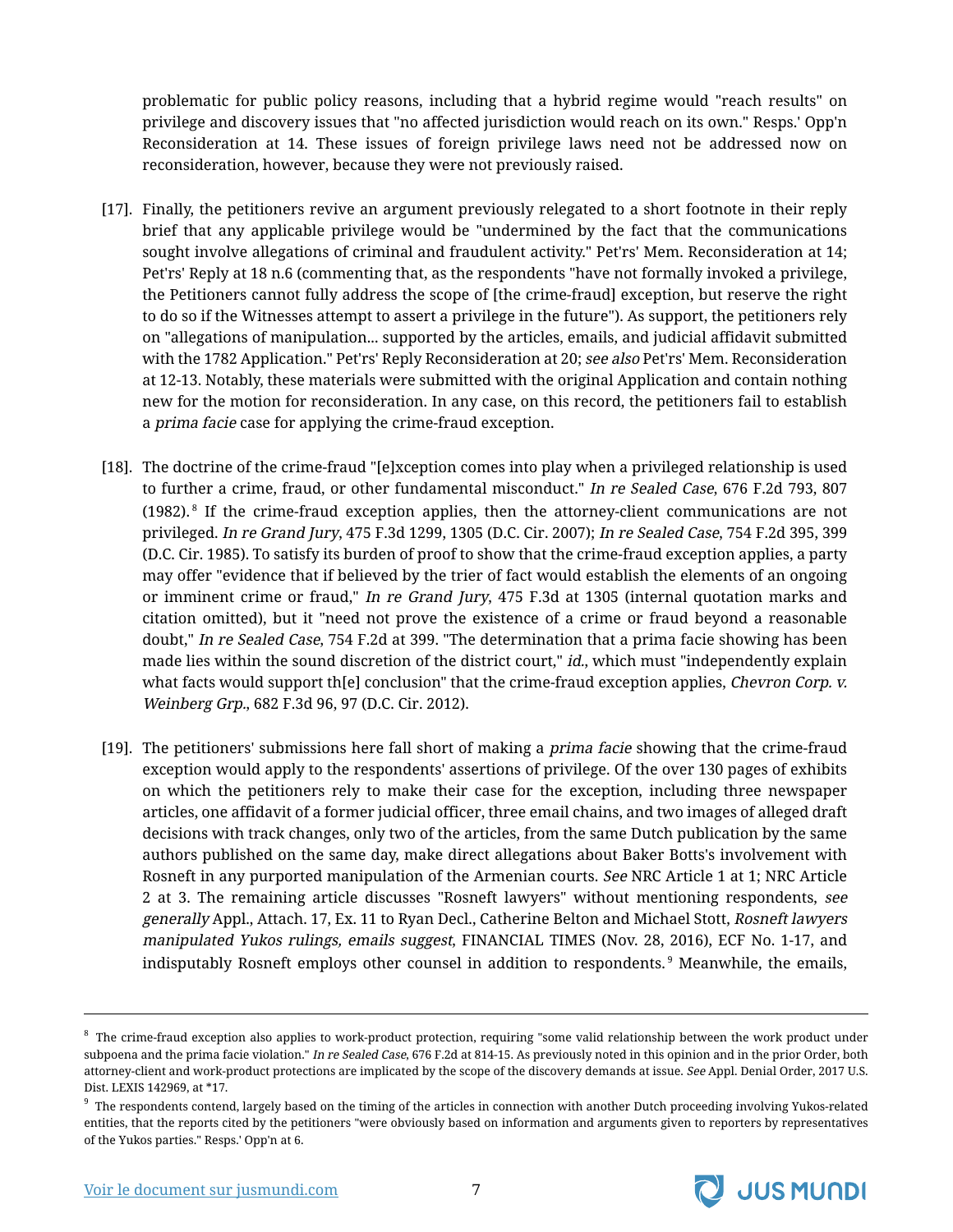which the parties do not dispute were obtained through an unauthorized access "hack" in 2013, see Resps.' Opp'n at 5 (citing NRC Article 2 at 2, provided by petitioners), and track-changed documents lack any context implicating Rosneft's use of its relationship with Baker Botts or the firm's work product to manipulate a court. <sup>10</sup> Furthermore, the affidavit of a former Armenian judicial officer, who is now apparently on the petitioners' payroll, discusses pressures he experienced from other Armenian judicial offers to issue judgments that were not his own, again, with no reference to respondents. Ryan Decl., Ex. 10(2) (Written Statement, dated Oct. 19, 2012, by Surik Ghazaryan, ¶¶ 17, 20-21).<sup>11</sup> The petitioners now ask for a significant logical leap to tie together these disparate materials, with virtually no reference to respondents other than in the cited press articles, as establishing that respondents were engaged in ongoing or imminent crime or fraud. Indeed, the very fact that the petitioners submitted the articles, emails, documents, and affidavit in the original round of briefing but did not then rely on the materials to make any crime-fraud exception argument reflects a recognition that these materials do not establish a basis for applying this exception to avoid the otherwise applicable protections afforded by the attorneyclient privilege and work-product doctrine. <sup>12</sup>

\*\*\*

[20]. The petitioners' arguments fail to demonstrate that any "clear error" occurred or "manifest injustice" resulted from the denial of their discovery demands to respondents. See Ciralsky, 355 F.3d at 671; Firestone, 76 F.3d at 1208. Instead, the prior assessment correctly concluded that the discovery requests pose an extraordinary burden on the respondents and the Court to identify and resolve the inevitable privilege and work-product issues, since the requests target a decade-long attorney-client relationship and, as such, also pose a significant risk of revealing litigation strategy in ongoing proceedings. Appl. Denial Order, 2017 U.S. Dist. LEXIS 142969, at \*13-17. Those burdens and risks are not warranted given that the petitioners have failed to show "that the requested discovery would be of even moderate relevance" in the Dutch appellate proceeding. Id. at \*17.



 $10$  These materials are provided without much context necessary for evaluating their probative value. For instance, the petitioners submitted an email purportedly from Mr. Mouradian of Prudence Legal instructing another attorney within the firm to "delete all communication" regarding the "top secret" contact with "the head of the department of prosecution Armen Nikoghosyan" about "the development of the cases," but the text provides no other detail about the "communication" at issue or, more significantly, the relationship to Baker Botts. See Ryan Decl., Ex. 10(5) (Email, dated July 17, 2010, from Edward Mouradian to Karapet Badalyan). The petitioners also cite emails from a Rosneft employee to a colleague about a "secret" scheme and "use of Armenian government officials in the scheme" that also make no reference to the respondents. See Pet'rs' Reply Reconsideration at 20 (citing emails in Ryan Decl., Ex. 10(4)(a)-(b) (Emails, dated June 21 and 24, 2010, from Elena Zavaleeva to Nikita Tolstikov)). Furthermore, petitioners cite an email from the Rosneft employee to respondent Mr. Bull asking him to review "substantiation of a possible decision of the Court of Cassation" to determine if it "answers our interests on account of the case in Holland," without additional information as to how that information would be or may have been used. See Ryan Decl., Ex. 10(9)(a)-(b) (Email, dated July 19, 2010, from Elena Zavaleeva to Edward Mouradian and Ryan Bull). Finally, regarding the track-changed documents of Court of Cassation decision drafts, see Ryan Decl., Exs. 10(7)-(8) (providing images of documents), the petitioners offer no insight into whether Armenian courts require litigants to provide draft orders in some capacity, akin to the practice in this Court. See LCvR 7(c) ("Each motion and opposition shall be accompanied by a proposed order.").

 $11$  The financial ties between Judge Ghazaryan and the petitioners are discussed in an article relied on by the petitioners, see NRC Article 2 at 2 ("Ghazaryan received assistance from the Yukos camp, which is also supporting him financially."), and the petitioners do not otherwise dispute that the former judicial official is compensated by Yukos.

 $12$  The petitioners ask, in the alternative, for the Court to conduct an in camera review of "the materials" but fail to specify the nature, volume, or source of such evidence. Petr's' Reply Reconsideration at 23. In camera, ex parte proceedings may be used to determine the existence of a crime-fraud exception to privilege "when such proceedings are necessary to ensure the secrecy" of ongoing proceedings. In re Grand Jury Subpoena, Judith Miller, 438 F.3d 1141, 1151 (D.C. Cir. 2006) (quoting In re Sealed Case No. 98-3077, 151 F.3d 1059, 1075 (D.C. Cir. 1998)). "[I]<sup>n</sup> camera, ex parte submissions generally deprive one party to a proceeding of a full opportunity to be heard on an issue, and thus should only be used where a compelling interest exists." In re Sealed Case No. 983077, 151 F.3d at 1075 (internal citation and quotation marks omitted). No "compelling interest exists" here and, consequently, the request for in camera review is denied.